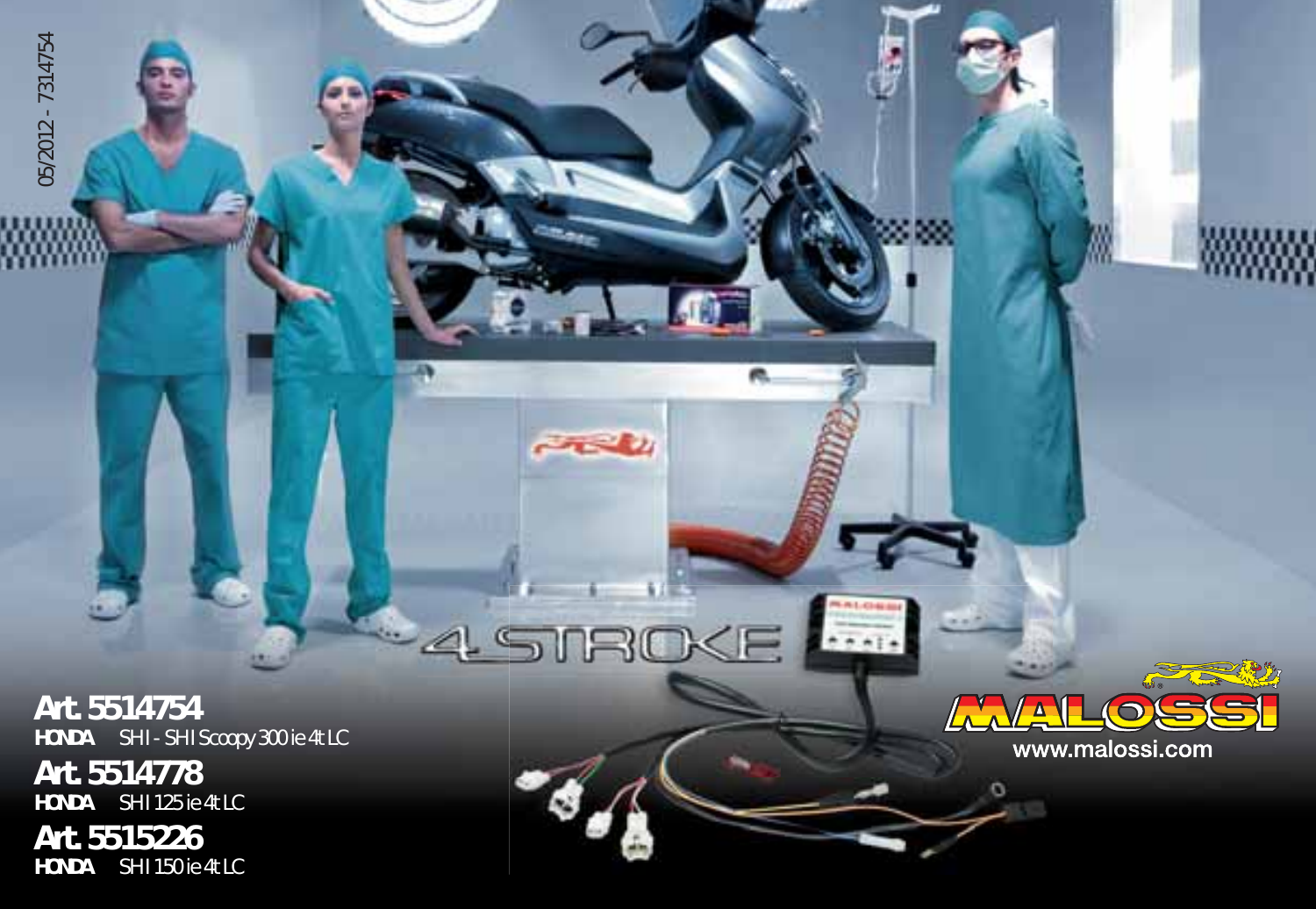| т<br>$\overline{A}$<br>Щ<br>J.<br>$\overline{A}$<br>N<br>$\mathbf o$ | Force Master 2 è l'innovativa centralina che consente di variare l'iniezione per adattarsi perfettamente al nuovo gruppo<br>termico 4 stroke Malossi.<br>Questa centralina è stata programmata con 4 diverse mappature perché possa essere abbinata in modo perfetto al vostro<br>veicolo, qualunque sia la sua configurazione.<br>Le mappature sono state esequite al banco prova statico, simulando l'effettivo carico del motore come se fosse su strada.<br>Questo ci ha permesso di avere una carburazione molto raffinata, paragonabile a quella di serie! |
|----------------------------------------------------------------------|------------------------------------------------------------------------------------------------------------------------------------------------------------------------------------------------------------------------------------------------------------------------------------------------------------------------------------------------------------------------------------------------------------------------------------------------------------------------------------------------------------------------------------------------------------------|
| $\frac{E}{N}$<br>G<br>L<br>S<br>н                                    | Force Master 2 is the innovative CDI which allows to change the injection in order to fit perfectly the new Malossi 4-stroke<br>cylinder kit.<br>This CDI has been scheduled with 4 different maps so as to be coupled perfectly with your vehicle whatever its setting is!<br>Maps were scheduled at the static test bench, thus simulating the real load of the engine, as if it were on the road. This<br>allowed us to get a very refined carburetion, similar to the original one.                                                                          |
| F                                                                    | Force Master 2 est le boîtier électronique qui permet de changer l'injection pour s'adapter parfaitement au nouveau groupe<br>thermique 4t Malossi.                                                                                                                                                                                                                                                                                                                                                                                                              |

- F thermique 4t Malossi.<br>R Ce boîtier a été progra Ce boîtier a été programmé avec 4 différents programmes afin d'être accouplé parfaitement à votre véhicule n'importe quelle
- soit sa configuration.
- ANCA-S Les courbes ont été définies au banc de puissance statique, simulant la charge effective du moteur comme si il était sur la route.
- Ceci nous a permis d'avoir une carburation très fine qui peut-être comparée à celle d'origine!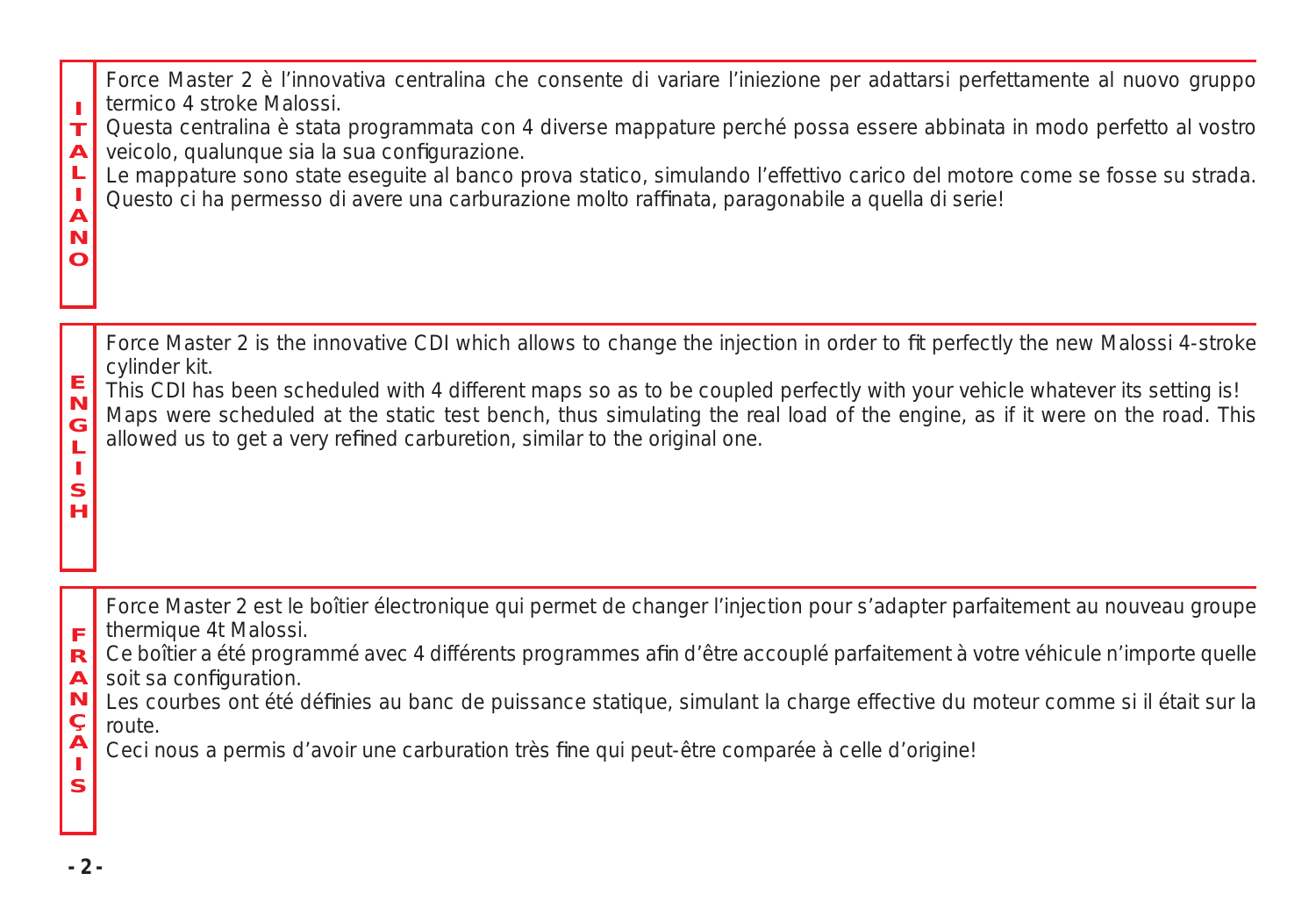#### **DATI TECNICI**

- Regolazione della carburazione
- $+$  20% al min/medio/max
- Limitatore di giri spostato a 10.000 RPM
- 4 diverse mappature:
	- Curva 0 : camme originali, scarico originale
	- Curva 1 : camme originali, scarico Malossi
	- Curva 2 : camme Malossi, scarico originale
	- Curva 3 : camme Malossi, scarico Malossi

#### **TECHNICAL DETAILS**

- Carburetion adjusting
- ± 20% at min/medium/max
- RPM limiter shifted to 10.000 RPM
- 4 different maps:
	- Curve 0 : original camshaft, original exhaust system
	- Curve 1 : original camshaft, Malossi exhaust system
	- Curve 2 : Malossi camshaft, original exhaust system
	- Curve 3 : Malossi camshaft, Malossi exhaust system

#### **DONNÉES TECHNIQUES**

- Réglage de la carburation
- $+$  20% au min/medium/max
- Limiteur de tours déplacé à 10.000 trs/min.
- 4 programmes différents:
	- Courbe 0 : arbre à cames d'origine, pot d'échappement d'origine
	- Courbe 1 : arbre à cames d'origine, pot d'échappement Malossi
	- Courbe 2 : arbre à cames Malossi, pot d'échappement d'origine
	- Courbe 3 : arbre à cames Malossi, pot d'échappement Malossi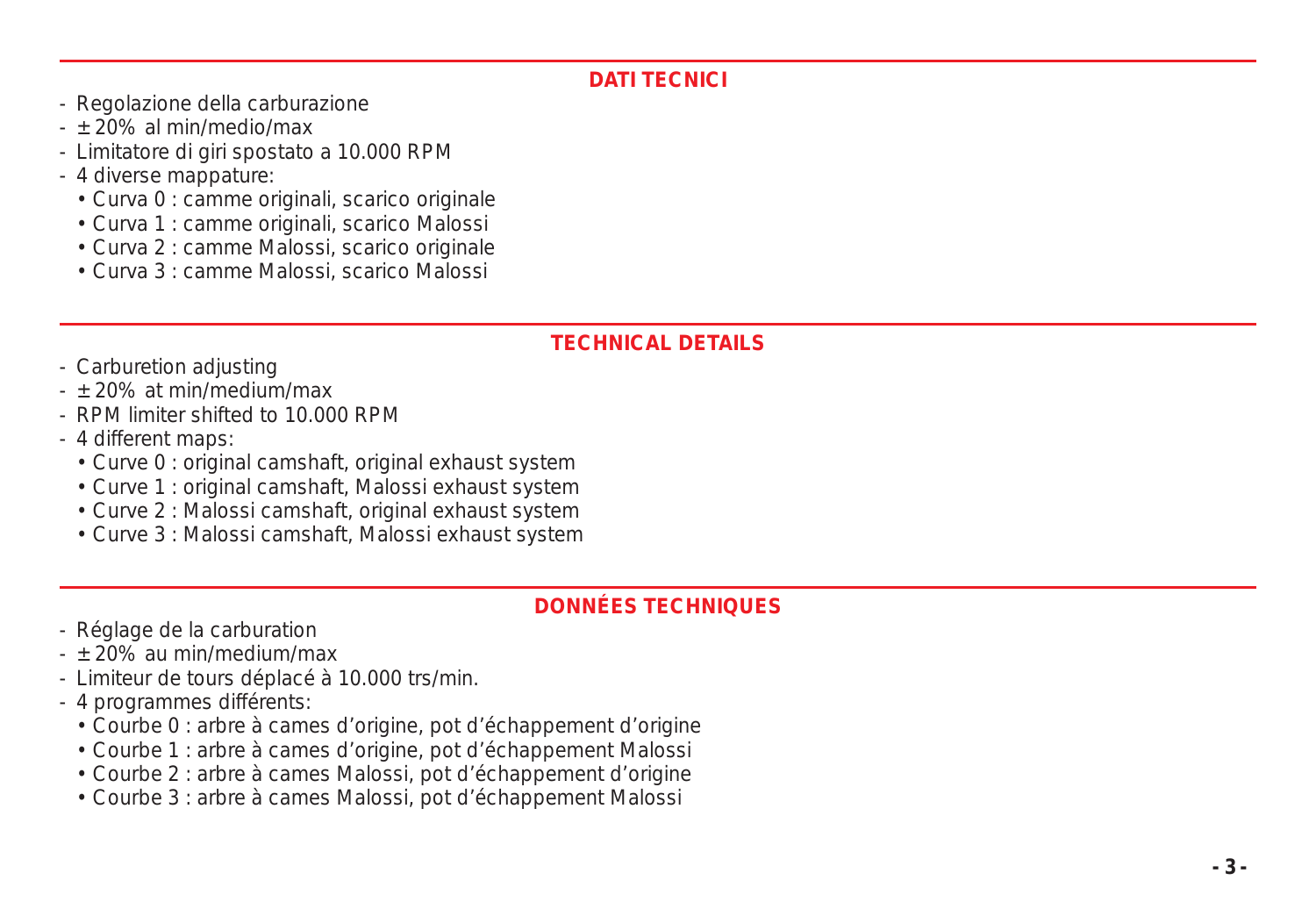#### **ISTRUZIONI DI MONTAGGIO**

#### I **Montaggio centralina**

- $\mathbf{T}$ - Posizionare la centralina **Force Master 2** sotto la sella (versioni 125-150 cc - **Fig. 3**) oppure accanto alla batteria (versione
- A 300 cc - **Fig. 3**).
- L - Inserire i cavi nel veicolo portandoli al motore, avendo cura che non rimangano danneggiati.
- I - **Solo per versione 300 cc :** Applicare al cavo bianco/rosso del connettore TPS posizionato sul corpo farfallato (**Fig. 2**) che
- A N fuoriesce dal connettore il rubacorrente fornito nel kit Malossi (**Fig. 2**, part. 1).
- O - Collegare il cavo giallo proveniente dalla centralina al rubacorrente (**Fig. 2**, part. 1).
- **ATTENZIONE**: una volta collegato il cavo al rubacorrente suggeriamo di nastrare il gruppo cavi, in modo da evitare che le oscillazioni del rubacorrente causate dalle vibrazioni del motore usurino i cavi stessi.

#### **ASSEMBLY INSTRUCTIONS**

#### **CDI assembly**

- E N - Place the **Force Master 2** CDI under the seat (125-150 cc version - **Fig. 3**) or nearby the battery (300 cc version - **Fig. 3**).
- G - Run the wires to the engine, taking care that they will not be damaged.
- L I - **Only for 300 cc version :** Connect the electrical tap included into the Malossi kit to the white/red wire of the connector located on the throttle body (**Fig. 2** - **Fig. 2**, point 1).
- S - Connect the yellow wire which comes from the CDI to the electrical tap connector (**Fig. 2**, part. 1).
- H **WARNING**: once the wire is connected to the electrical tap connector we suggest to tape the wire bunch, to avoid electrical tap vibrations damaging the wires.
	- Disconnect the injector and connect it to the two pairs of connectors on the Malossi CDI (**Fig. 5**).

### **INSTRUCTIONS DE MONTAGE**

#### F **Montage boîtier éléctronique**

- R - Positionnez le boîtier éléctronique **Force Master 2** au-dessous de la selle (versions 125-150 cc - **Fig. 3**) ou à coté de la
- A batterie (version 300 cc - **Fig. 3**)
- N - Insérez les câbles dans le véhicule en les menant au moteur, en prenant soin de ne pas les abimer.
- Ç A - **Seulement pour version 300 cc :** Appliquez au câble blanc/rouge du connecteur TPS positionné sur le corps à papillon (**Fig. 2**) qui sort du connecteur l'aiguille prise de tension fourni dans le kit Malossi (**Fig. 2**, point 1).
- I S - Connectez le câble jaune en provenance du boîtier éléctronique à l'aiguille prise de tension (**Fig. 2**, part. 1). **ATTENTION**: après avoir connecté le câble à l'aiguille prise de tension nous vous conseillons de guiper le groupe câbles, pour éviter que les oscillations de l'aiguille provoqués par les vibrations du moteur usent les câbles.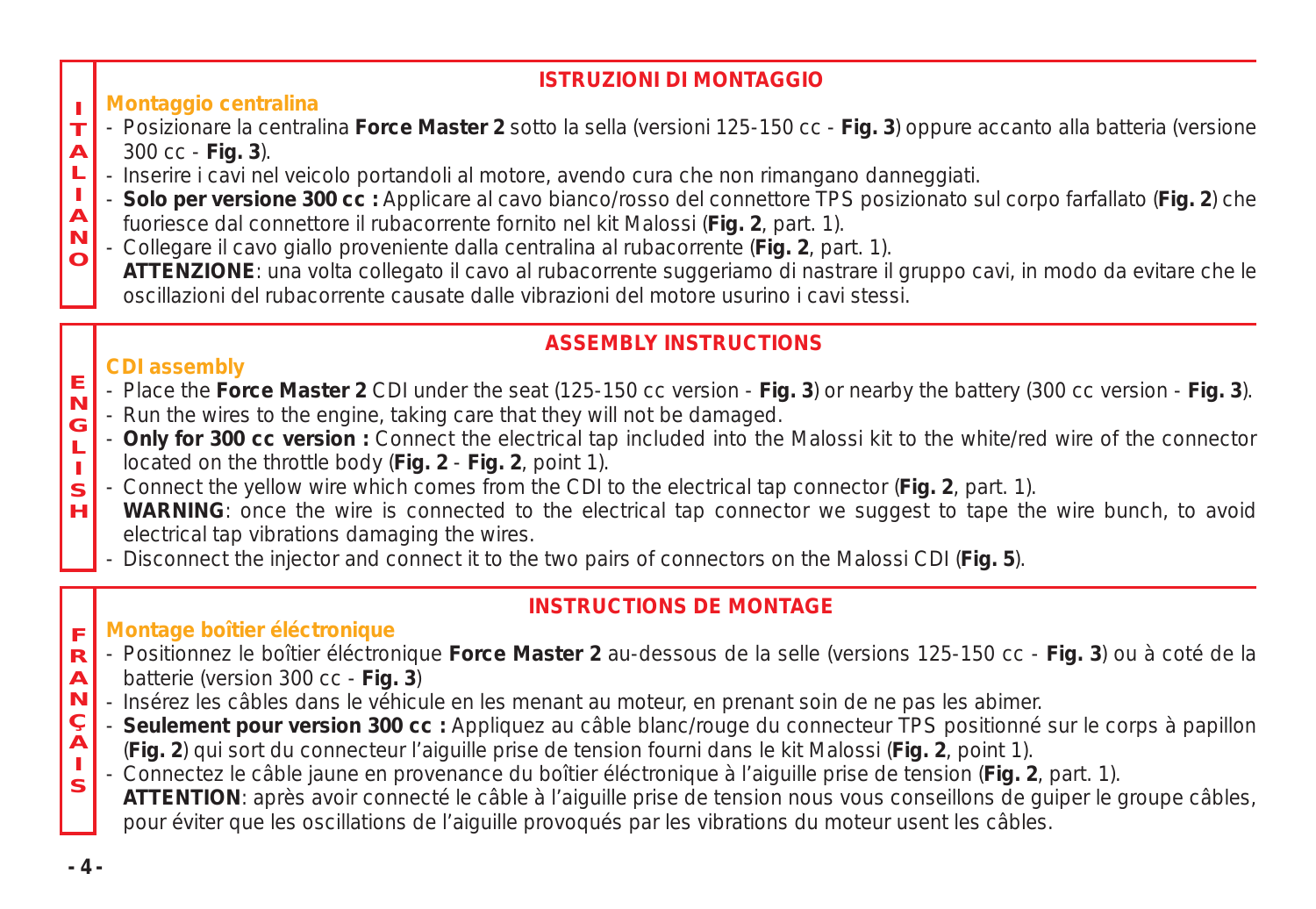- Scollegare l'iniettore e collegarlo alle due coppie di connettori presenti sulla centralina Malossi (**Fig. 5**).
- Collegare il cavo nero (polo negativo) che esce dalla centralina Malossi sul telaio sotto la vite che fissa i cavi originali. (Fig. 4).
- Individuare il faston **PICCOLO** (cavo giallo/blu) inserito nella bobina accensione originale e scollegarlo (**Fig. 1**).
- Inserire il faston proveniente dalla centralina Malossi (cavo arancione) alla bobina accensione.
- Riconnettere al bypass il cavo originale per chiudere il circuito (**Fig. 1**).
- Fissare la centralina.



#### **Solo per versione 300 cc : Taratura TPS (throttle position sensor) – Fig. 6**

Accertarsi che l'engine stop e il cavalletto siano in condizione di marcia (il veicolo deve essere in condizione di avviamento). - Ruotare il trimmer "LOW" sulla freccia rossa.

- Connect the black wire (negative pole) which comes from the Malossi CDI on the frame under the screw that secure the original cables. (**Fig. 4**).
- Locate the **SMALL** faston (yellow/blue wire) connected to the original coil and disconnect it (**Fig. 1**).
- Insert the faston which comes from the Malossi ECU (orange wire) to the original coil.
- Connect the original wire to the ECU's bypass to complete the circuit (**Fig. 1**).
- Fix the CDI.



#### **Only for 300 cc version : TPS (Throttle Position Sensor) Calibration – Fig. 6**

Insure the run switch is in the run position and that the side stand is up (the scooter needs to be in the running condition). - Rotate the "LOW" trimmer to the red arrow position.

- Déconnectez l'injecteur et connectez-le aux deux couples de connecteurs sur le boîtier Malossi (**Fig. 5**).
- Connectez le câble noir (pôle négatif) provenant du boîtier Malossi sur le cadre sous la vis qui fixe les câbles d'origine (**Fig. 4**).
- Localisez le connecteur faston **PETIT** (câble jaune/bleu) inséré dans la bobine d'origine et déconnectez-le (**Fig. 1**).
- Insérez le connecteur faston en provenance du boîtier électronique Malossi (câble orange) à la bobine.
- Connectez le câble d'origine au bypass pour fermer le circuit (**Fig. 1**).
- Fixez le boîtier.



#### **Seulement pour version 300 cc : Réglage TPS (Throttle position sensor) – Fig. 6**

S'assurer que l'engine stop et la béquille sont en état de marche (le véhicule doit être en condition de mise en route). Tournez le trimmer "LOW" sur la flèche rouge.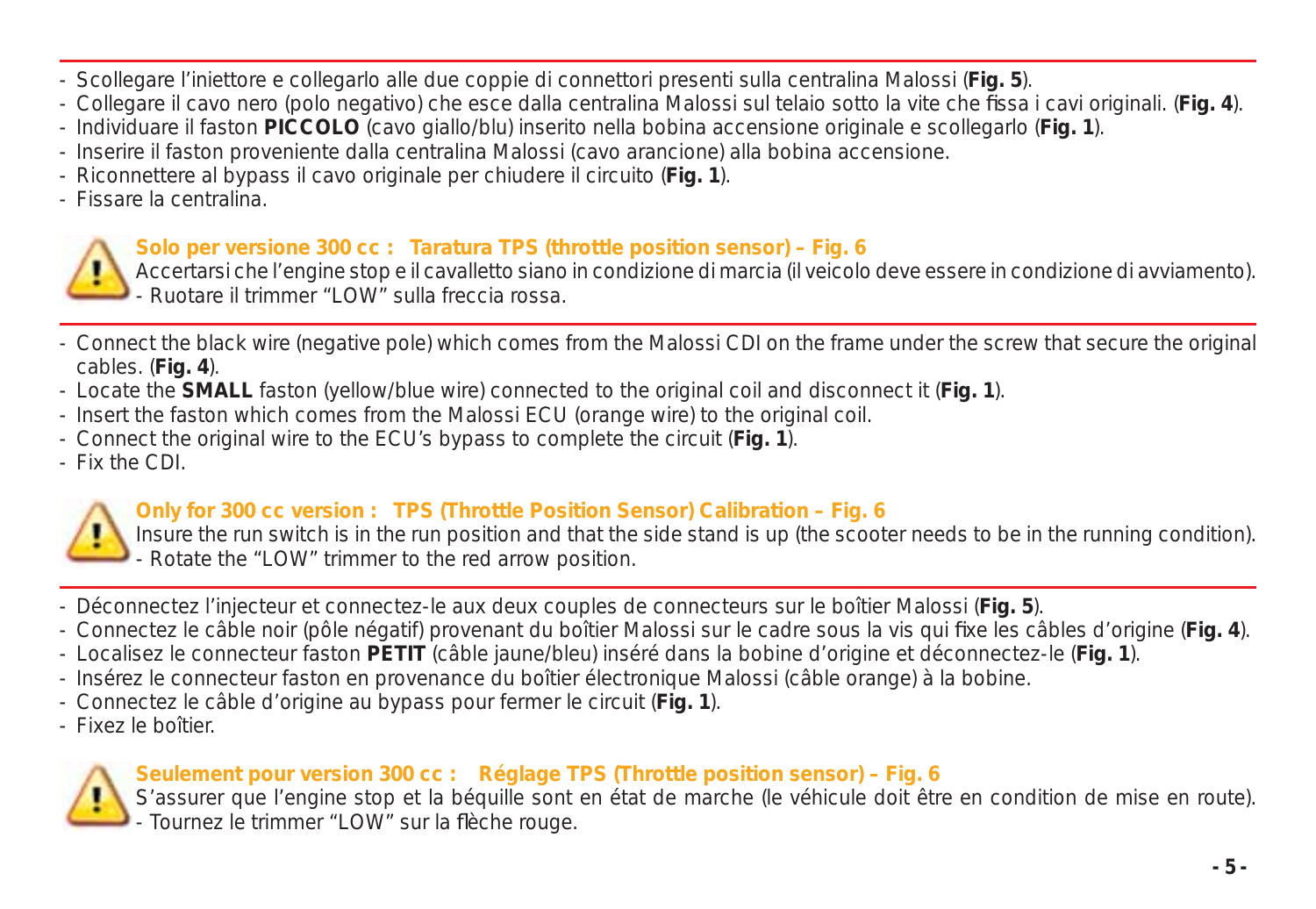- Ruotare la chiave del veicolo su ON.
- Attendere la completa accensione dei 3 led e il successivo spegnimento.
- I T - Ruotare la chiave del veicolo su OFF.
- A - Portare il trimmer "LOW" sullo zero.
- L - Ruotare il trimmer "HIGH" sulla freccia rossa.
- I A - Aprire completamente la manopola del gas.
- N - Ruotare la chiave del veicolo su ON.
- $\mathbf C$ - Attendere la completa accensione dei 3 led e il successivo spegnimento.
	- Ruotare la chiave del veicolo su OFF.
	- Ruotare il trimmer "HIGH" sullo zero.
	- Turn the ignition key to the "ON" position.
	- Wait for all three (3) LEDs to illuminate and then wait for them to turn off.
- E N - Turn the ignition key to the "OFF" position.
- G - Rotate the "LOW" trimmer to the "ZERO (0)" position.
- L - Rotate the "HIGH" trimmer to the red arrow position.
- Turn the throttle to the fully open position.
- I S - Turn the ignition key to the "ON" position.
- H - Wait for all three (3) LEDs to illuminate and then wait for them to turn off.
	- Turn the ignition key to the "OFF" position.
	- Rotate the "HIGH" trimmer to the "ZERO (0)" position.
	- Tournez la clé du véhicule sur ON.
- F - Attendre l'allumage complet des 3 leds et ensuite l'arrêt complet de celles-ci.
- R - Tournez la clé du véhicule sur OFF.
- A - Portez le trimmer "LOW" sur ZERO.
- N - Tournez le trimmer "HIGH" sur la flèche rouge.
- Ç A - Ouvrez complètement la poignée GAZ.
- Tournez la clé du véhicule sur ON
- I S - Attendre l'allumage complet des 3 leds et ensuite l'arrêt complet de celles-ci.
	- Tournez la clé du véhicule sur OFF.
	- Tournez le trimmer "HIGH" sur ZERO.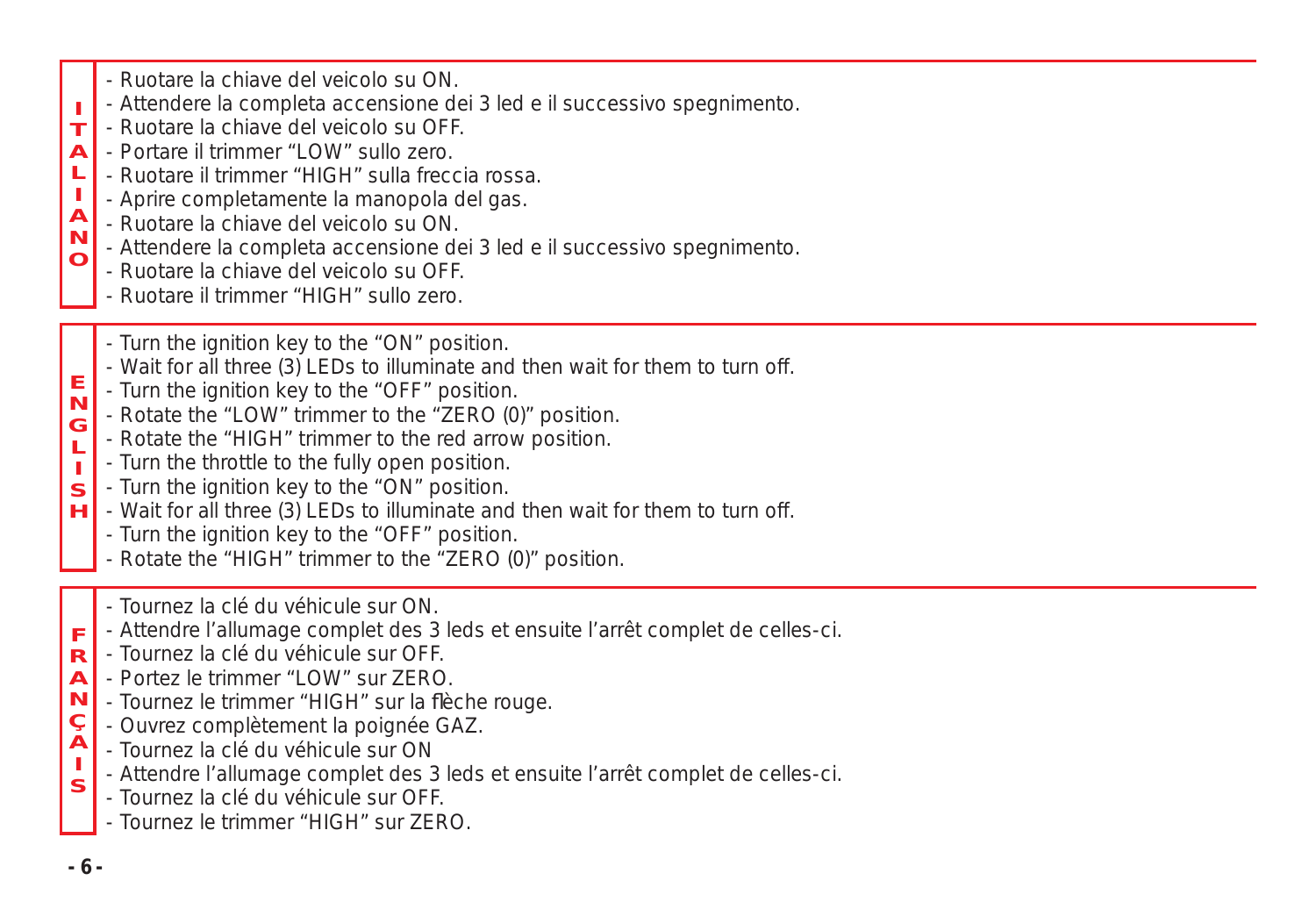Se nella procedura di taratura di MIN e MAX il led rosso lampeggia significa che la procedura non è stata eseguita correttamente e che la manopola del gas non era nella posizione richiesta. In questo caso eseguire nuovamente la taratura del TPS.

# **ATTENZIONE:**

se uno dei 3 trimmer è posizionato sulla freccia rossa non è possibile avviare il veicolo.

Sulla centralina sono presenti 3 led di diverso colore (**Fig. 6**):

**• ROSSO :**

indicazione avaria centralina. Se a veicolo acceso il led rosso si illumina significa che c'è un'avaria.

Le principali cause di avaria possono essere:

If the red LED starts blinking while calibrating the MIN and MAX, this means that procedure has not been carried out correctly and that the throttle was not positioned correctly. In this case, re-do the TPS calibration procedure from the start.



## **ATTENTION:**

if one of the three trimmers is positioned on a red arrow then the vehicle will not start.

The ECU has three (3) different colored LEDs (**Fig. 6**):

**• RED :**

 indicates a damaged ECU. A damaged ECU is indicated if the red LED illuminates while the vehicle is running. The principal causes for this problem are:

Si dans la procédure de réglage du MIN et du MAX le led Rouge clignotte cela signifie que la procédure n'a pas été exécutée correctement et que la poignée de gaz n'était pas dans la position requise. Dans ce cas, refaites de nouveau le réglage du TPS.

# **ATTENTION:**

si un des 3 trimmer est positionné sur la flèche rouge il ne sera pas possible d'allumer le véhicule.

Sur le boîtier électronique sont présentes 3 led de couleurs différentes (**Fig. 6**):

**• ROUGE :**

indique une avarie sur le boîtier. Si a véhicule allumé la led rouge est illuminé cela signifie qu'il y a une avarie. Les princiaples causes d'avaries peuvent être: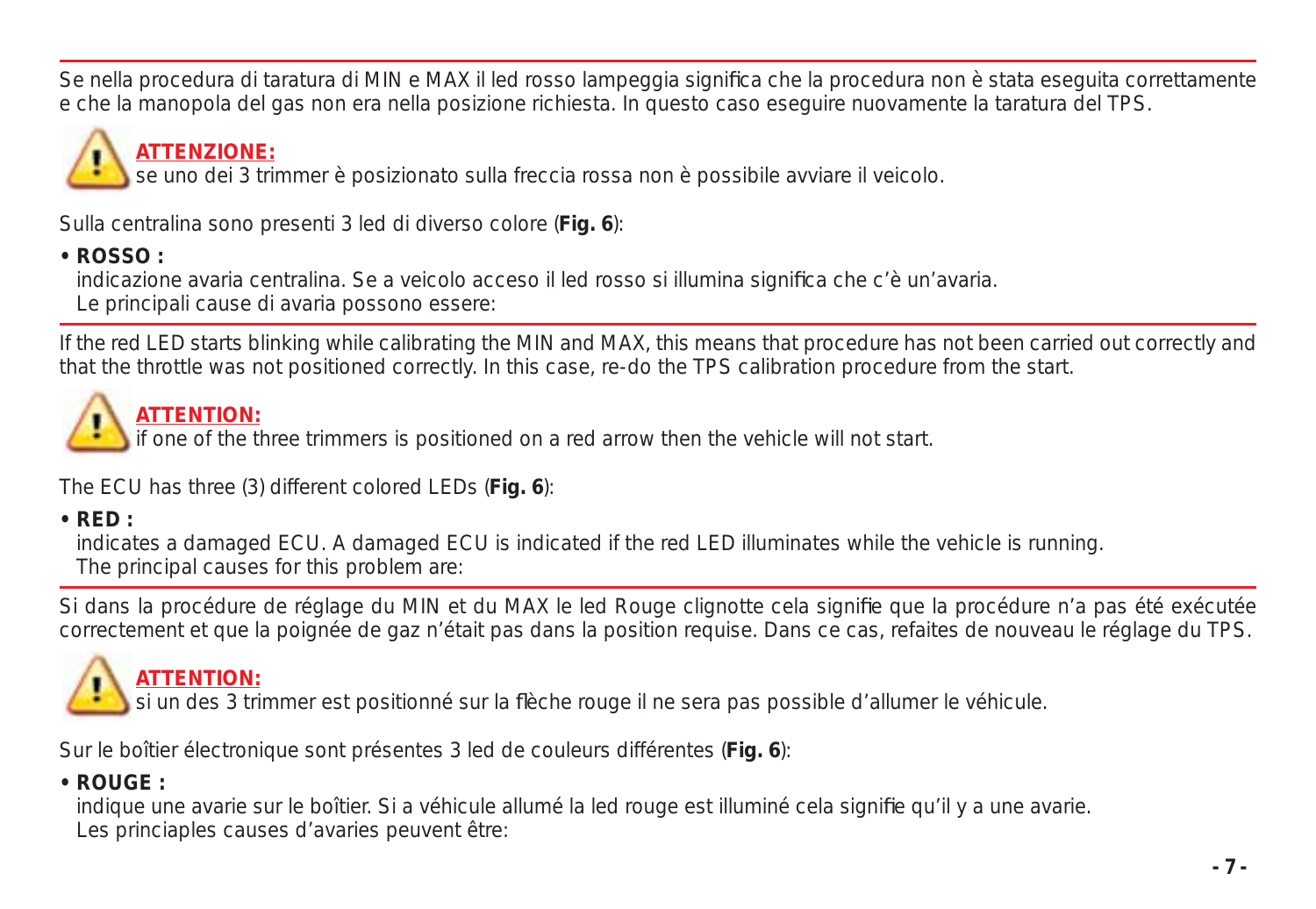| ÷.<br>$\mathbf T$<br>$\begin{array}{c}\nA \\ L \\ I\n\end{array}$<br>A<br>N<br>$\mathbf{o}$                                                                                                                                                                                                                                                                                                                                                                                                                                                                                                                                                                                                                                                                                                                                                                  | 1. Tensione batteria troppo bassa o alta<br>2. Cavo iniettori danneggiato che urta parte del telaio<br>3. Centralina danneggiata<br>· ARANCIONE:<br>indica l'avvenuta variazione della regolazione dei trimmer.<br>$\cdot$ VERDE :<br>il led verde acceso indica il corretto funzionamento della centralina. Se a chiave ON il led verde non si illumina significa che<br>la centralina non riceve corrente. Per risolvere il problema procedere con la verifica dei cablaggi per controllare che questi<br>siano stati eseguiti correttamente. |
|--------------------------------------------------------------------------------------------------------------------------------------------------------------------------------------------------------------------------------------------------------------------------------------------------------------------------------------------------------------------------------------------------------------------------------------------------------------------------------------------------------------------------------------------------------------------------------------------------------------------------------------------------------------------------------------------------------------------------------------------------------------------------------------------------------------------------------------------------------------|-------------------------------------------------------------------------------------------------------------------------------------------------------------------------------------------------------------------------------------------------------------------------------------------------------------------------------------------------------------------------------------------------------------------------------------------------------------------------------------------------------------------------------------------------|
| $\begin{array}{c}\n\blacksquare\rightarrow\blacksquare\rightarrow\blacksquare\rightarrow\blacksquare\rightarrow\blacksquare\rightarrow\blacksquare\rightarrow\blacksquare\rightarrow\blacksquare\rightarrow\blacksquare\rightarrow\blacksquare\rightarrow\blacksquare\rightarrow\blacksquare\rightarrow\blacksquare\rightarrow\blacksquare\rightarrow\blacksquare\rightarrow\blacksquare\rightarrow\blacksquare\rightarrow\blacksquare\rightarrow\blacksquare\rightarrow\blacksquare\rightarrow\blacksquare\rightarrow\blacksquare\rightarrow\blacksquare\rightarrow\blacksquare\rightarrow\blacksquare\rightarrow\blacksquare\rightarrow\blacksquare\rightarrow\blacksquare\rightarrow\blacksquare\rightarrow\blacksquare\rightarrow\blacksquare\rightarrow\blacksquare\rightarrow\blacksquare\rightarrow\blacksquare\rightarrow\blacksquare\rightarrow\bl$ | 1. Battery voltage too low or too high.<br>2. Fuel injection cable is damaged due to interference with the frame<br>3. Damaged ECU.<br>$\cdot$ AMBER :<br>indicates the trimmers have been adjusted correctly.<br>$\cdot$ GREEN :<br>indicates the ECU is functioning correctly, if the green LED does not illuminate when the ignition is switched on, then this<br>indicates no power to the ECU. Make sure that you have properly connected the wiring harness.                                                                              |
| F<br>$\mathbf R$<br>A<br>N<br>C<br>A<br>H.<br>S                                                                                                                                                                                                                                                                                                                                                                                                                                                                                                                                                                                                                                                                                                                                                                                                              | 1. Tension de la batterie trop haute ou trop basse<br>2. Câbles des injecteurs endommagés touchant une partie du cadre<br>3. Boîtier CDI endommagé<br>$\cdot$ ORANGE :<br>indique la variation du réglagle du trimmer.<br>$\cdot$ VERT :<br>la led vert allumé indique le correct fonctionnement du boîtier. Si avec la clé ON la led verte ne s'éclaire pas, le boîtier ne<br>reçoit pas le courant. Pour résoudre le problème il faut vérifier les câblages pour contrôler qu'ils soient corrects.                                            |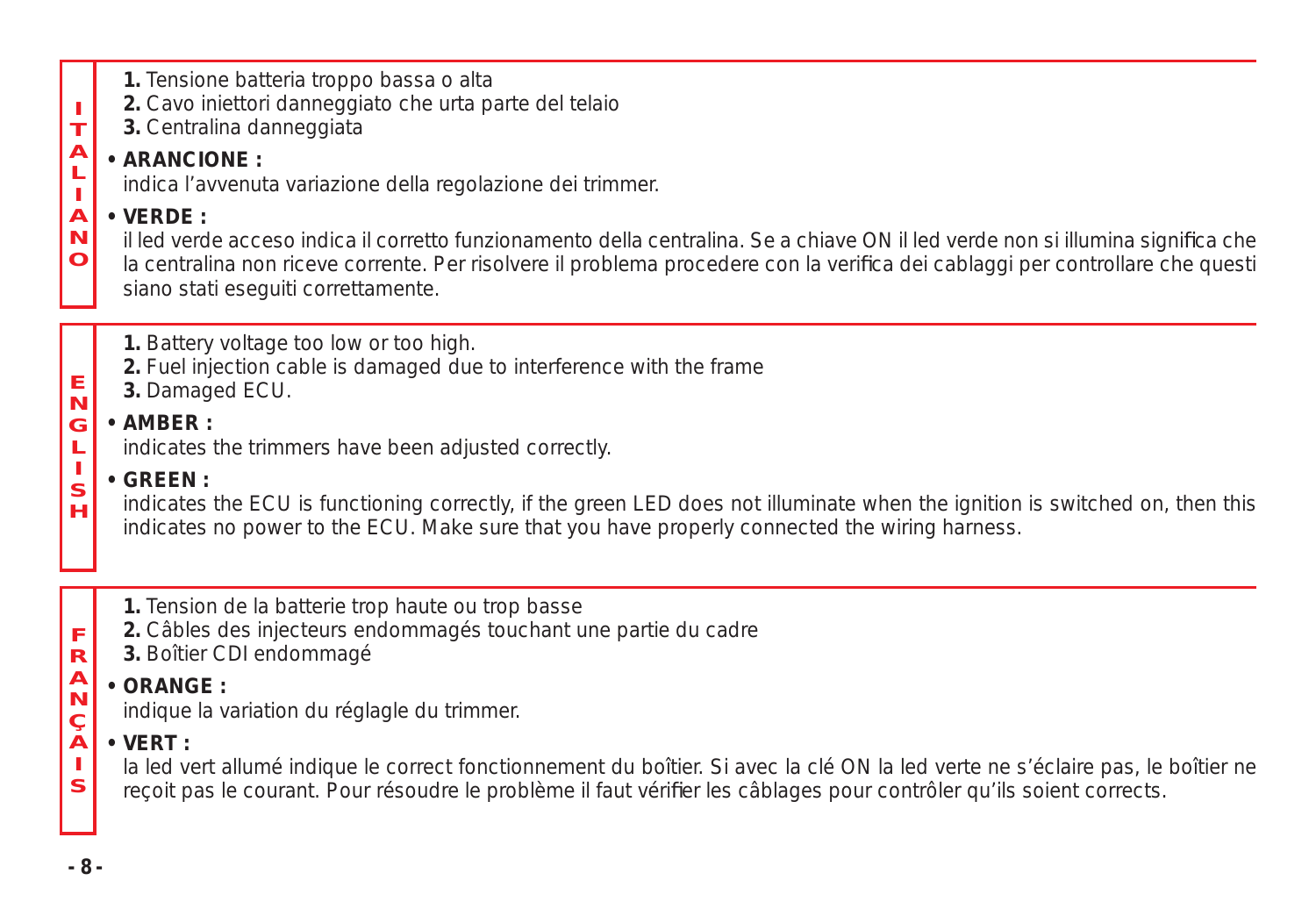#### **Funzionamento**

La centralina **Force Master 2** è mappata con 4 curve di base. Le curve sono selezionate usando il commutatore contrassegnato con MAPS.

Queste curve regolano il flusso di carburante in base a posizione del corpo farfallato e RPM, fornendo la giusta quantità di carburante in ogni condizione. Le 4 curve di alimentazione corrispondono a diversi livelli di mappatura.

#### **I livelli di mappatura sono suddivisi nei seguenti gruppi:**

- Curva 0 : camme originali, scarico originale
- Curva 1 : camme originali, scarico Malossi
- Curva 2 : camme Malossi, scarico originale

#### **Working**

The **Force Master 2** CDI is preprogrammed with 4 base fuel curves. The curves are selected using the switch labeled MAPS. These curves adjust fuel delivery based on throttle position and RPM, providing the right amount of fuel under all conditions. The 4 fuel curves correspond to varying levels of modifications.

#### **The levels of modifi cation are broken down into the following groups:**

- Curve 0 : original camshaft, original exhaust system
- Curve 1 : original camshaft, Malossi exhaust system
- Curve 2 : Malossi camshaft, original exhaust system
- Curve 3 : Malossi camshaft, Malossi exhaust system

#### **Fonctionnement**

Le boîtier éléctronique **Force Master 2** est programmé avec 4 courbes différentes. Pour selectionner les courbes il faut utiliser le commutateur marqué avec MAPS.

Ces courbes règlent le flux d'essence sur la base de position du corps à papillon et RPM, en fournissant l'exacte quantité d'essence dans chaque condition. Les 4 courbes correspondent à différents niveaux de progammation.

#### **Les niveaux de programmation sont subdivisés dans les groupes suivants:**

- Courbe 0 : arbre à cames d'origine, pot d'échappement d'origine
- Courbe 1 : arbre à cames d'origine, pot d'échappement Malossi
- Courbe 2 : arbre à cames Malossi, pot d'échappement d'origine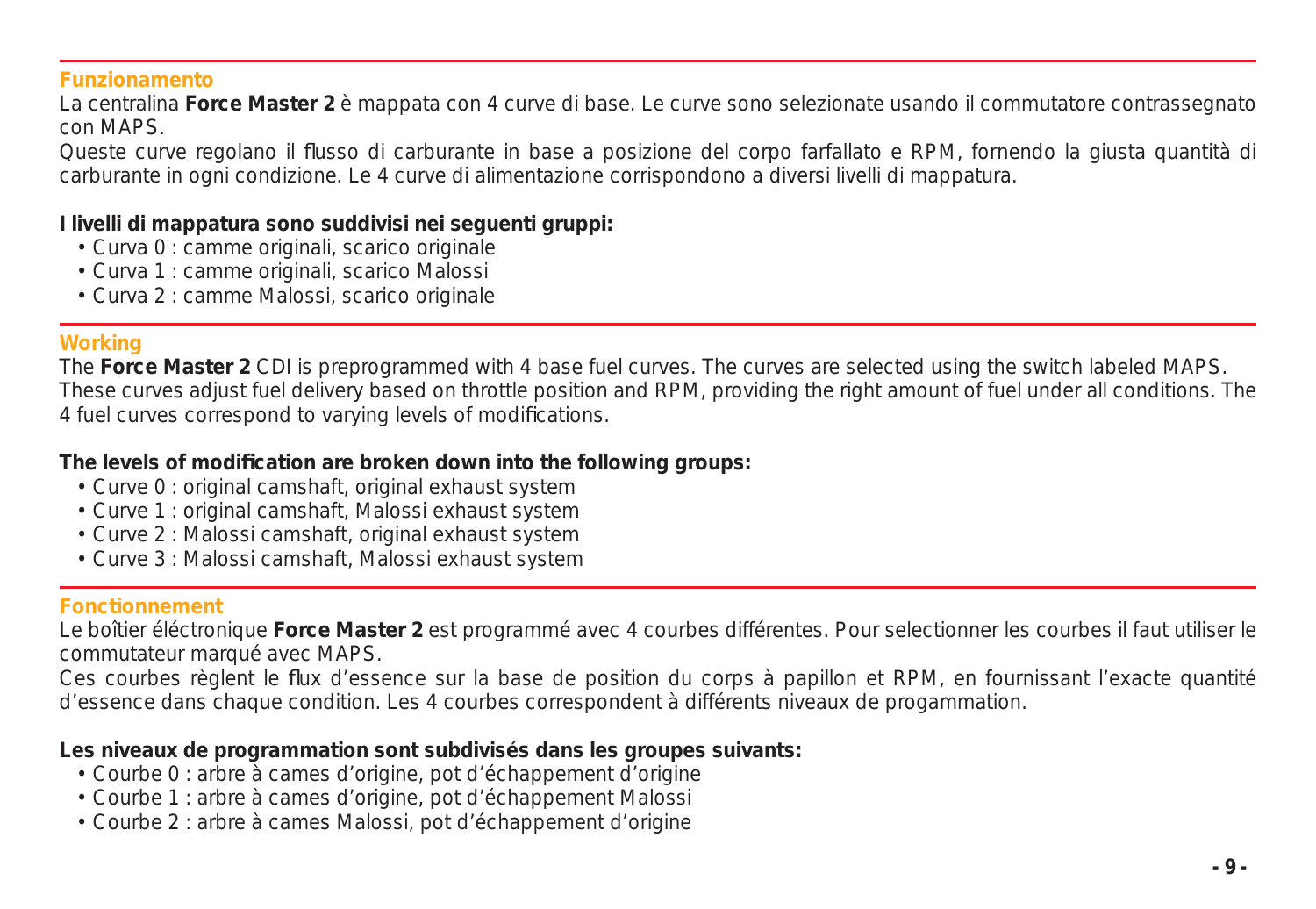| п<br>T<br>$\overline{A}$<br>ţ<br>A<br>N<br>O                                          | • Curva 3 : camme Malossi, scarico Malossi<br>La centralina Malossi viene così fornita: curva 1 e potenziometri a zero.<br>Oltre alle 4 curve ci sono 3 potenziometri che permettono di mettere a punto ulteriormente la curva selezionata. Questi<br>potenziometri consentono di regolare la curva del carburante da +20% a -20% in 3 differenti range di RPM:<br>$-$ basso: $0 - 2.000$ RPM<br>$-$ medio: $2.000 - 6.000$ RPM<br>$-$ alto: $6.000 - max$ RPM                        |
|---------------------------------------------------------------------------------------|---------------------------------------------------------------------------------------------------------------------------------------------------------------------------------------------------------------------------------------------------------------------------------------------------------------------------------------------------------------------------------------------------------------------------------------------------------------------------------------|
| ENGL-S<br>н                                                                           | Tha Malossi CDI is supplied with curve 1 and zeroed potentiometers.<br>In addition to the 4 curves, there are 3 potentiometers that allow you to fine tune the curve you select. These potentiome-<br>ters allow you to adjust the fuel curve from +20% to -20% in 3 different RPM ranges:<br>$0 - 2,000$ RPM<br>- low:<br>2,000 - 6,000 RPM<br>- mid:<br>6,000 - max RPM<br>- high:                                                                                                  |
| F<br>$\mathbf R$<br>$\overline{\mathbf{A}}$<br>$N$ <sub>C</sub> $A$ <sup>1</sup><br>s | • Courbe 3 : arbre à cames Malossi, pot d'échappement Malossi<br>Le boîtier éléctronique Malossi est fourni comme ça: courbe 1 et potentiomètres mis à zéro.<br>En plus des 4 courbes il y a 3 potentiomètres qui permettent de régler ultérieurement la courbe selectionnée. Ces<br>potentiomètres permettent de régler la courbe du carburant de +20% à -20% dans 3 ranges de RPM différents:<br>$-bas: 0 - 2.000$ RPM<br>- moyen: $2.000 - 6.000$ RPM<br>- haut: $6.000 - max$ RPM |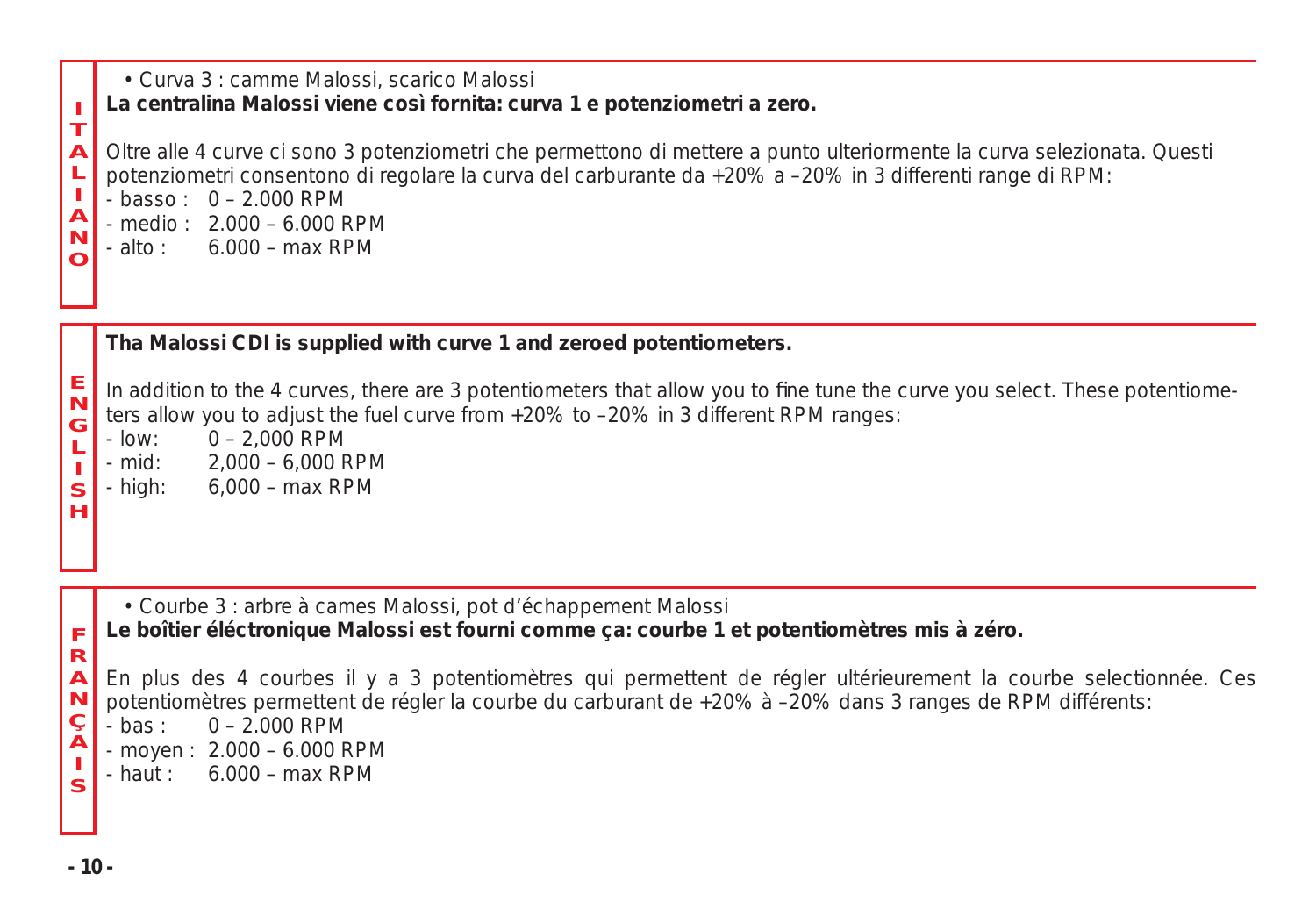Per aumentare il flusso di carburante ruotare il potenziometro in senso orario. Per diminuire il flusso, ruotare il potenziometro in senso antiorario.

Con il potenziometro posizionato sullo zero (rivolto verso il logo Malossi) si ha una regolazione dello 0%.

Con il potenziometro posizionato sul segno " - " si ha una regolazione di –20%.

Con il potenziometro posizionato sul segno " + " si ha una regolazione di +20%.

Regolando il potenziometro tra questi due punti si aggiungerà o sottrarrà una quantità di carburante proporzionale a quanto la tacca viene spostata dallo zero.

To add fuel, turn the potentiometers clockwise. To subtrac fuel, turn the potentiometer counterclockwise.

With the potentiometer pointed straight up at the zero mark (towards the Malossi logo), that is 0% adjustment.

With the potentiometer pointed straight up at the " - " mark is -20%.

With the potentiometer pointed straight up at the  $" + "$  mark is +20%.

Adjusting the potentiometer between these points will result in adding or subtracting an amount of fuel proportional to how far the knob was moved from zero.

Pour augmenter le flux du carburant tournez le potentiomètre dans le sens des aiguilles d'une montre. Pour diminuer le flux, tournez le potentiomètre dans le sens inverse des aiguilles d'une montre.

Avec le potentiomètre positionné sur le zero (tourné ver le logo Malossi) on a une régulation du 0%.

Avec le potentiomètre positionné sur l'enchoce " - " on a une régulation de –20%.

Avec le potentiomètre positionné sur l'enchoce " + " on a une régulation de +20%.

En réglant le potentiomètre entre ces deux positions vous pouvez ajouter ou enlever une quantité de carburant proportionelle au déplacement de l'enchoce du zero.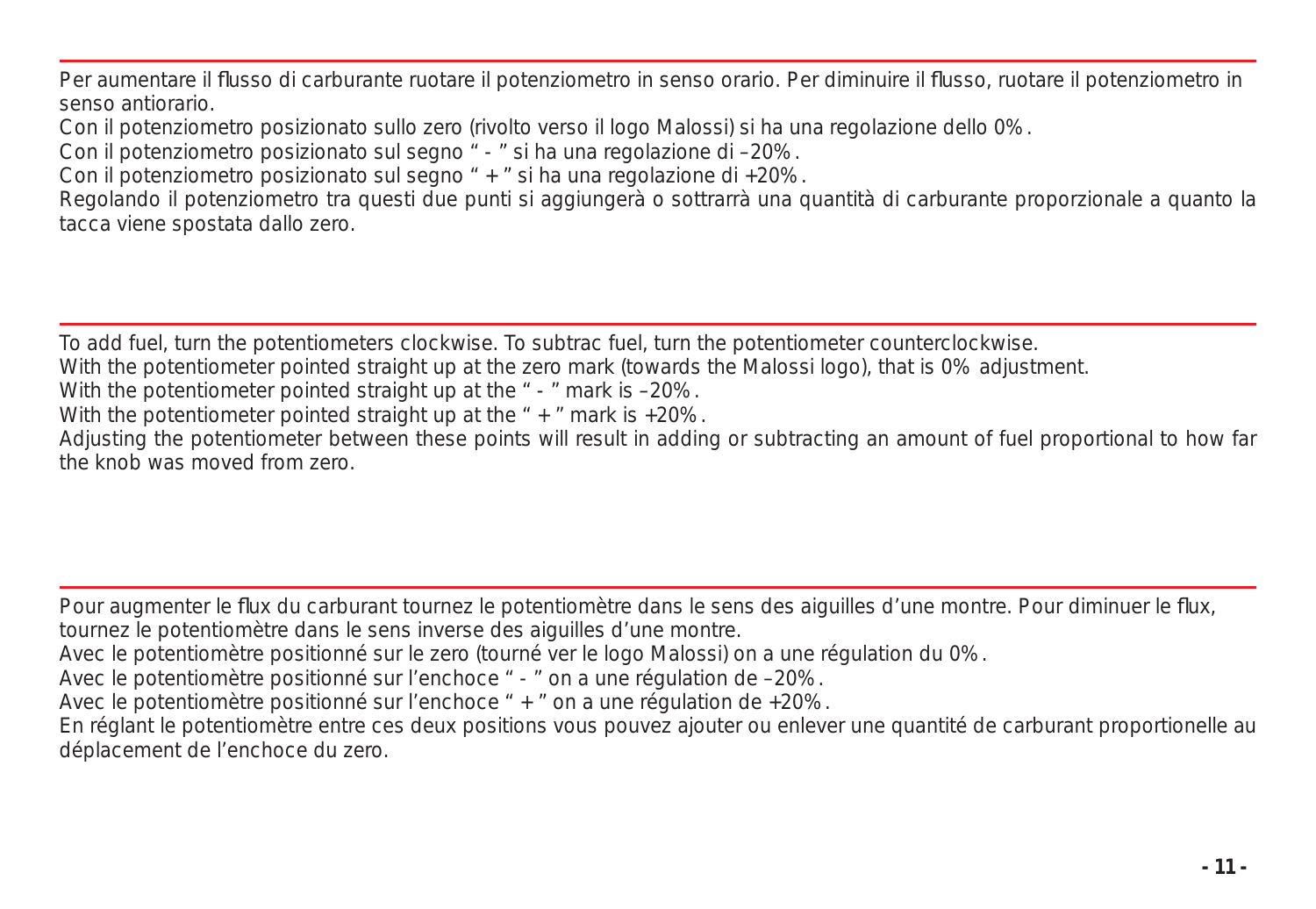#### **Regolazione**

I Per selezionare la curva adatta, cominciare verificando che tutti e tre i potenziometri siano posizionati sullo zero.

- $\mathbf{r}$ Procedere quindi selezionando la curva che corrisponde alla configurazione del proprio veicolo.
- A Questo consentirà al veicolo di ottenere prestazioni migliori ad ogni RPM.
- L Qualora la configurazione/preparazione del vostro veicolo non corrisponda a quella indicata nel paragrafo "Funzionamento",
- è possibile procedere con un'ulteriore messa a punto regolando i potenziometri come suindicato.

#### I A N O

## **ATTENZIONE:**

si raccomanda di non procedere con le regolazioni con veicolo in movimento.

#### **Calibration**

- To select the right curve, start by making sure that all 3 of the RPM pots are set to zero adjustment.
- E Then select the base curve which corresponds to the vehicle level of modification.
	- This should make the vehicle run better at all RPMs.
	- In case the configuration/setting of your vehicle does not correspond to any of those indicated in the paragraph "Working", it is possible to get a new tuning adjusting the potentiometers as above explained.



N G

## **WARNING:**

do not attempt to adjust while riding.

## **Régulation**

- F Pour sélectionner la courbe appropriée, il faut commencer en vérifiant que les 3 potentiomètres soient positonnés à zéro.
- R Procédez en sélectionnant la courbe qui correspond à la configuration de votre véhicule.
- A Cette opération consentira au véhicule d'obtenir prestations optimales dans tous les RPM.
- N Si la configuration/préparation de votre véhicule ne correspond pas à celle indiquée dans le paragraphe "Fonctionnement",
	- il est possible de régler ultérieurement les potentiomètres comme indiqué précédemment.



## **ATTENTION:**

nous vous recommandons de ne pas régler le véhicule en marche.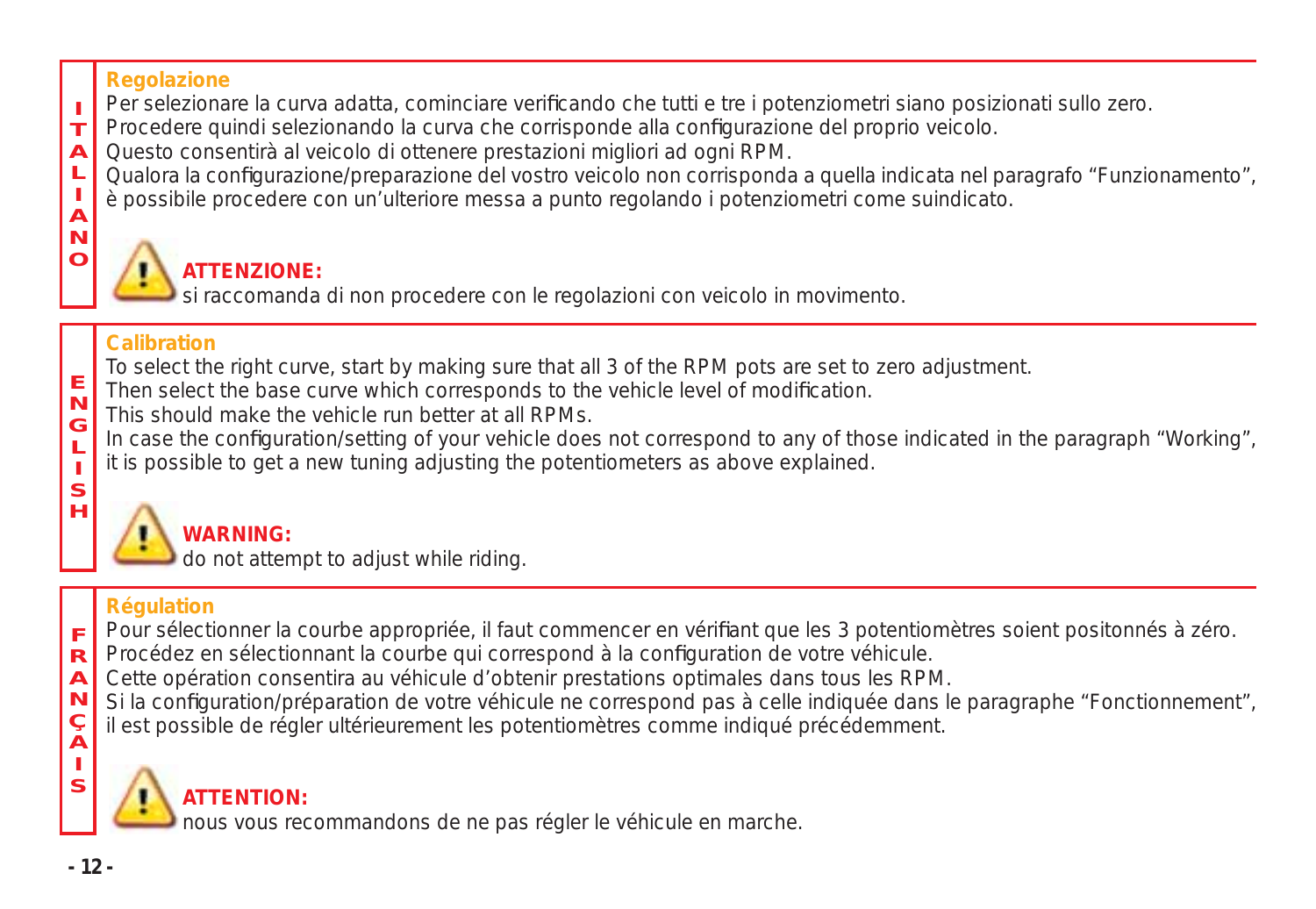Speriamo che lei abbia trovato sufficientemente esaustive le indicazioni che precedono. Nel caso in cui qualche punto le risultasse poco chiaro. potrà interpellarci per iscritto compilando l'apposito modulo inserito nella sezione "contatti" del ns. sito Internet (**www.malossi.com**). Ringraziamo fin d'ora per le osservazioni e suggerimenti che vorrà eventualmente farci pervenire. La Malossi si commiata e coglie l'occasione per complimentarsi ulteriormente con Lei ed augurarle un Buon Divertimento. In BOCCA al LUPO e ... alla prossima.

*Le descrizioni riportate nella presente pubblicazione, si intendono non impegnative. Malossi si riserva il diritto di apportare modifi che, qualora lo ritenesse necessario, al fi ne di migliorare il prodotto, e non si assume nessuna responsabilità per eventuali errori tipografi ci e di stampa. La presente pubblicazione sostituisce ed annulla tutte le precedenti riferite agli aggiornamenti trattati.*

#### **GARANZIA**

Consulta le condizioni relative alla garanzia sul nostro sito **www.malossi.com.**

**Prodotti riservati esclusivamente alle competizioni nei luoghi ad esse destinate secondo le disposizioni delle competenti autorità sportive. Decliniamo ogni responsabilità per l'uso improprio.**

We hope you found the above instructions sufficiently clear. However, if any points are not particularly clear, please contact us completing the special form inserted in the "contact" section on our Internet site (**www.malossi.com**). We thank you in advance for any comments and suggestions you may wish to send us. So goodbye from us all at Malossi, and please accept our compliments. Have Fun. GOOD LUCK and … see you next time. *The descriptions in this publication are not binding. Malossi reserves the right to make modifi cations, if it considers them necessary, and does not accept any responsibility for any typographic or printing errors. This publication replaces all previous publications referring to the updating matters* 

#### *contained therein.* **WARRANTY**

Look up warranty terms in our website **www.malossi.com.**

**These products are reserved solely for races in locations reserved for those purposes and in accordance with the regulations issued by the competent authorities for sports events. We decline any and all responsibility for improper use.**

Nous espérons que vous avez trouvé suffisamment claire les indications qui ont précédé. Dans le cas ou certains points ne vous seraient pas clairs, ils vous est possible de nous interpeller en remplissant le module se trouvant dans la section "contact" de notre site internet (**www.malossi.com**). Nous vous remercions d'avance des éventuelles observations et suggestions que vous voudrez bien nous faire parvenir. Malossi prend maintenant congé et profite de l'occasion pour vous féliciter une fois encore et vous souhaiter un Bon Divertissement. BONNE CHANCE et…à la prochaine!

*Les descriptions reportées dans cette publication n'engagent à rien. Malossi se réserve le droit d'apporter toutes les modifi cations qu'elle jugera nécessaires et décline toute responsabilité pour d'éventuelles coquilles et erreurs d'impression. Cette publication remplace et annulle toutes les publications précédentes relatives aux thèmes mis à jour.*

#### **GARANTIE**

Consultez les conditions relatives à la garantie sur notre site **www.malossi.com.**

**Ces articles sont uniquement destinés aux compétitions dans les lieux qui leur sont réservés, conformément aux dispositions des autorités sportives compétentes. Nous déclinons toute responsabilité en cas d'utilisation abusive.**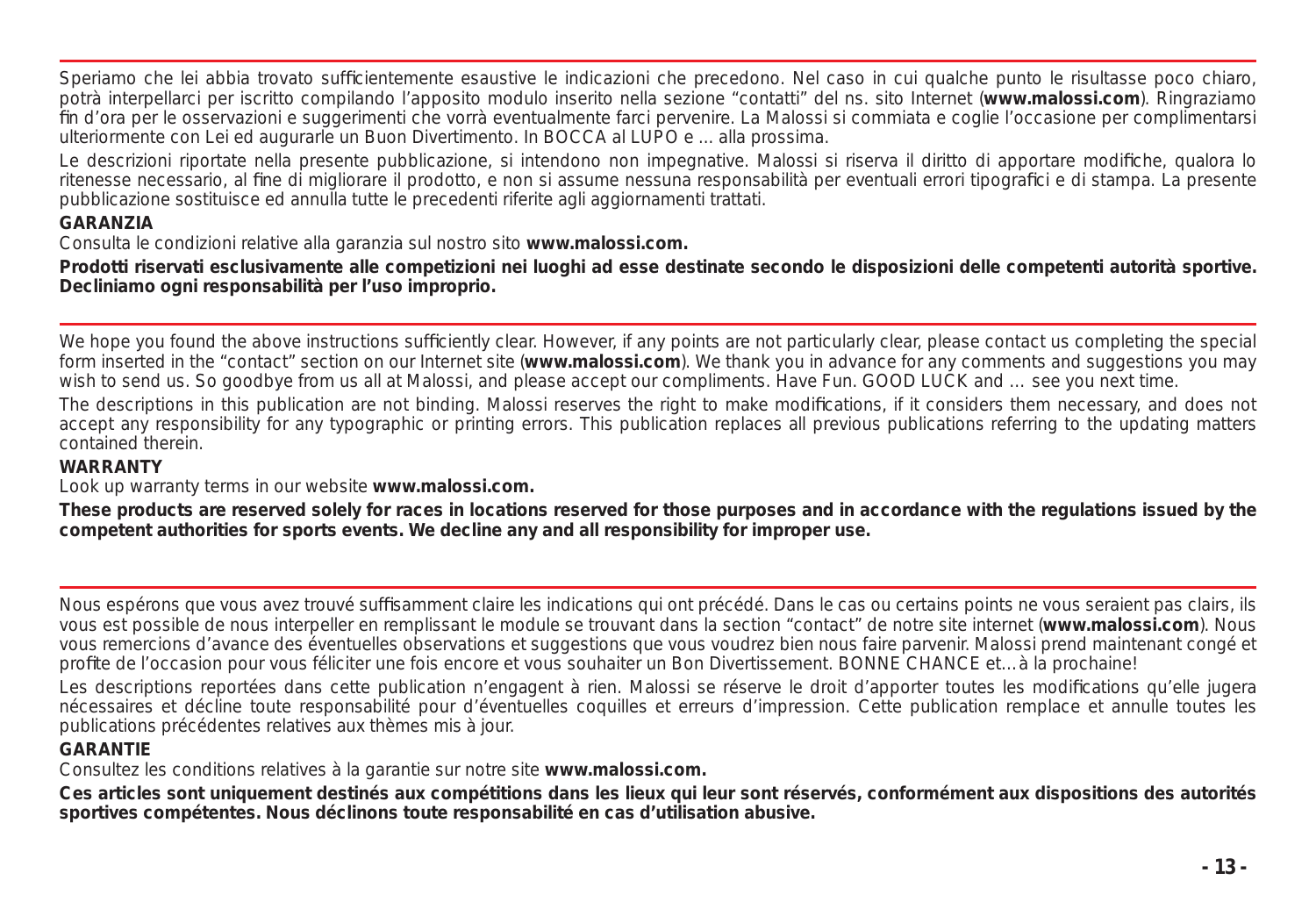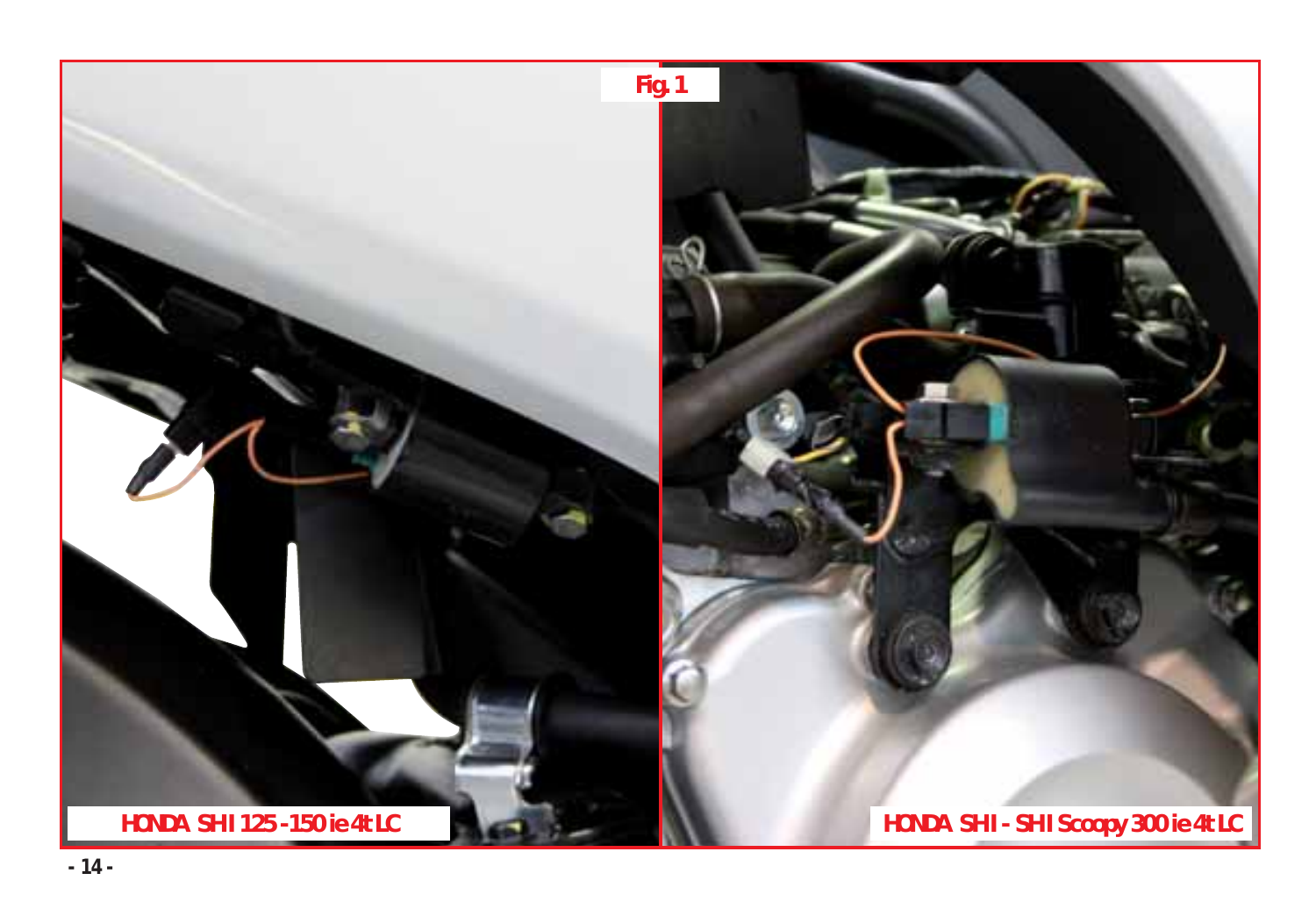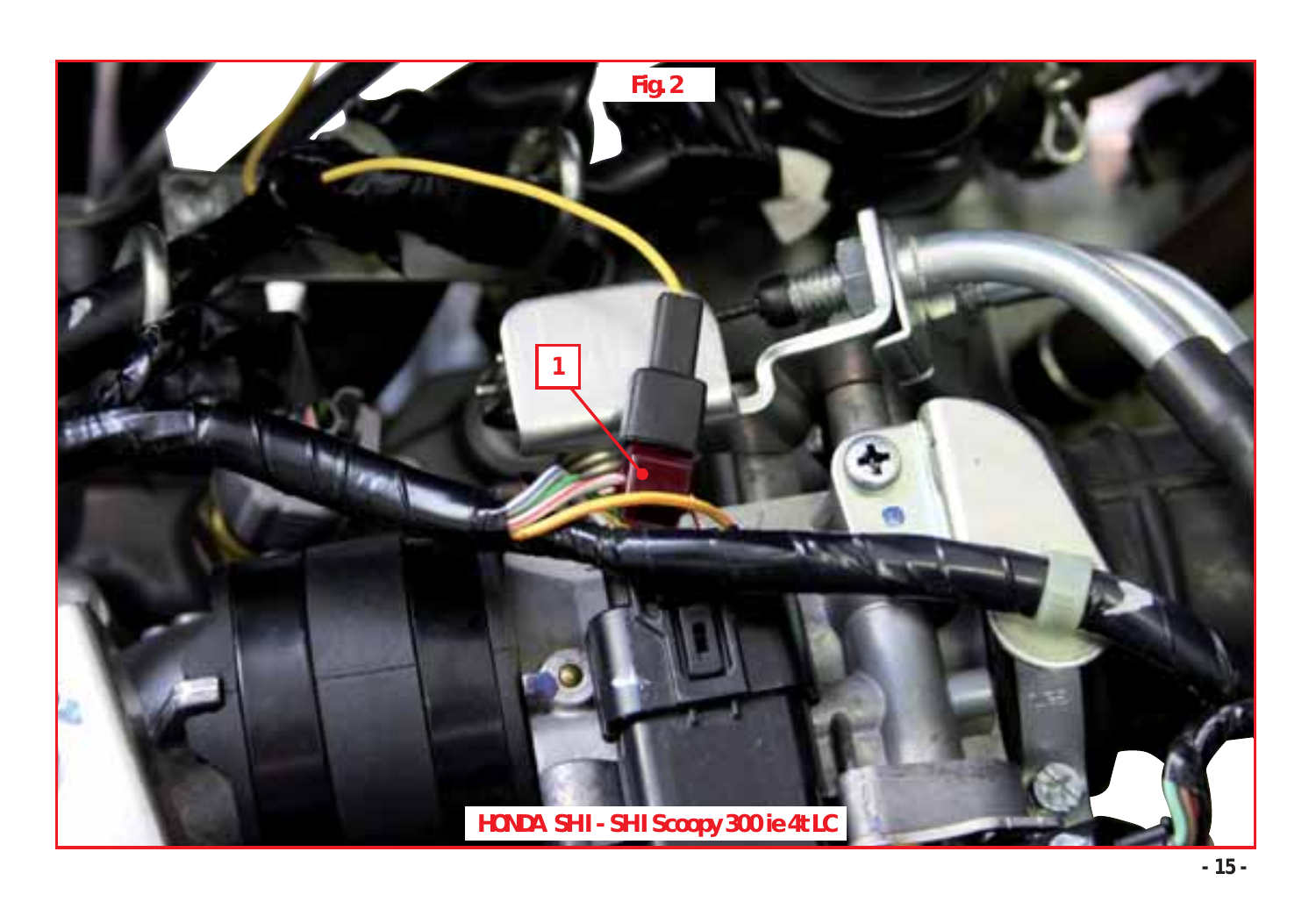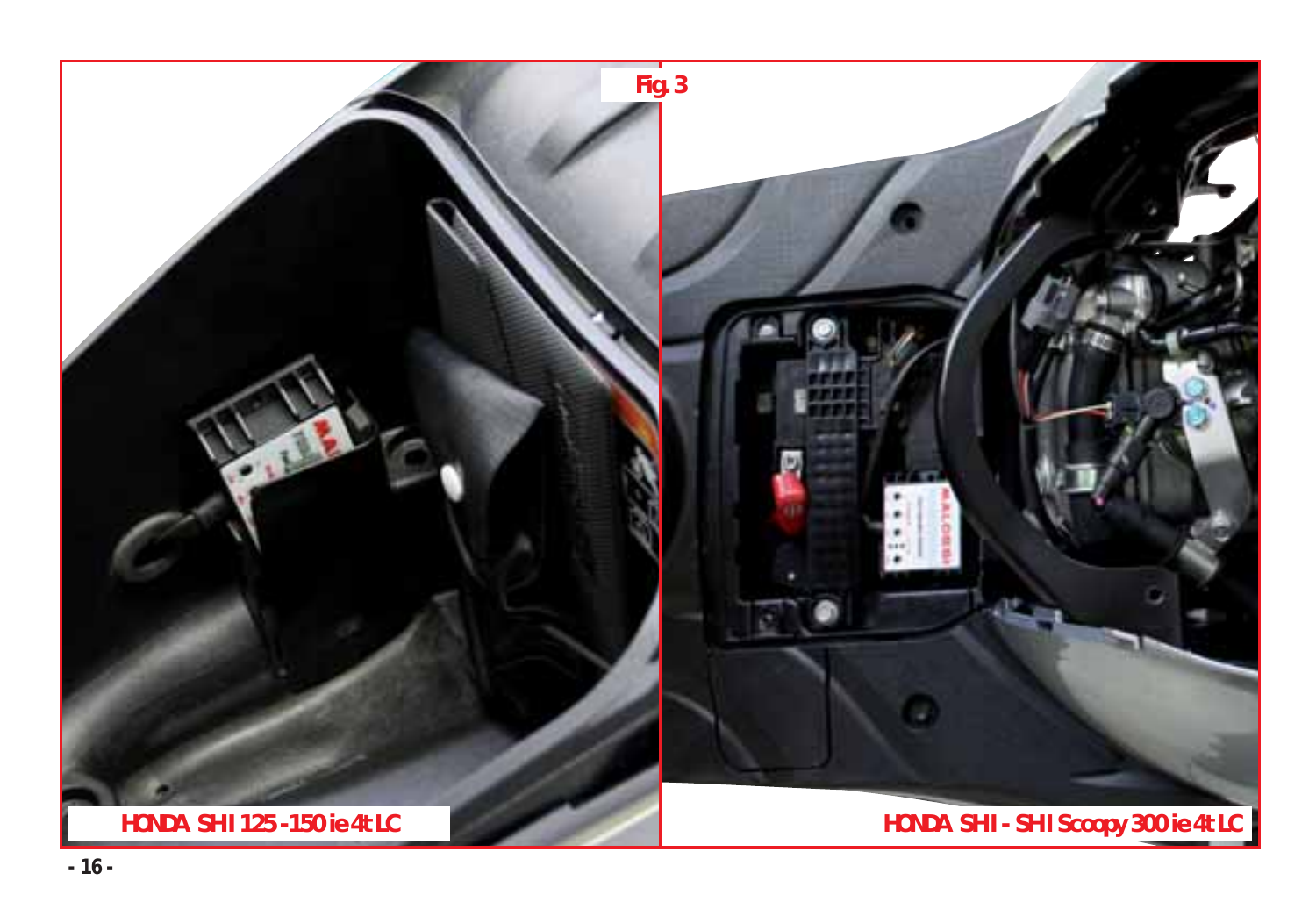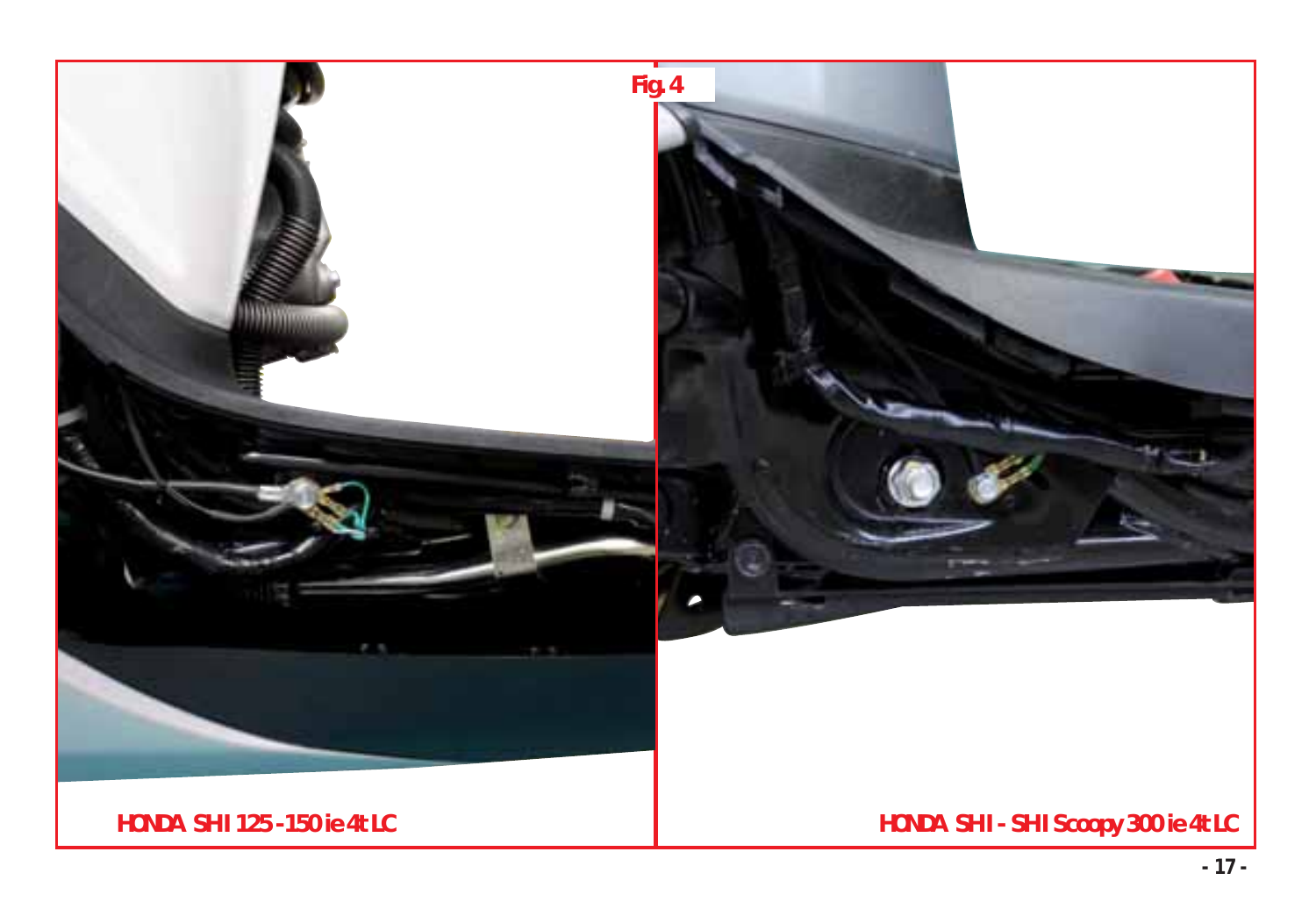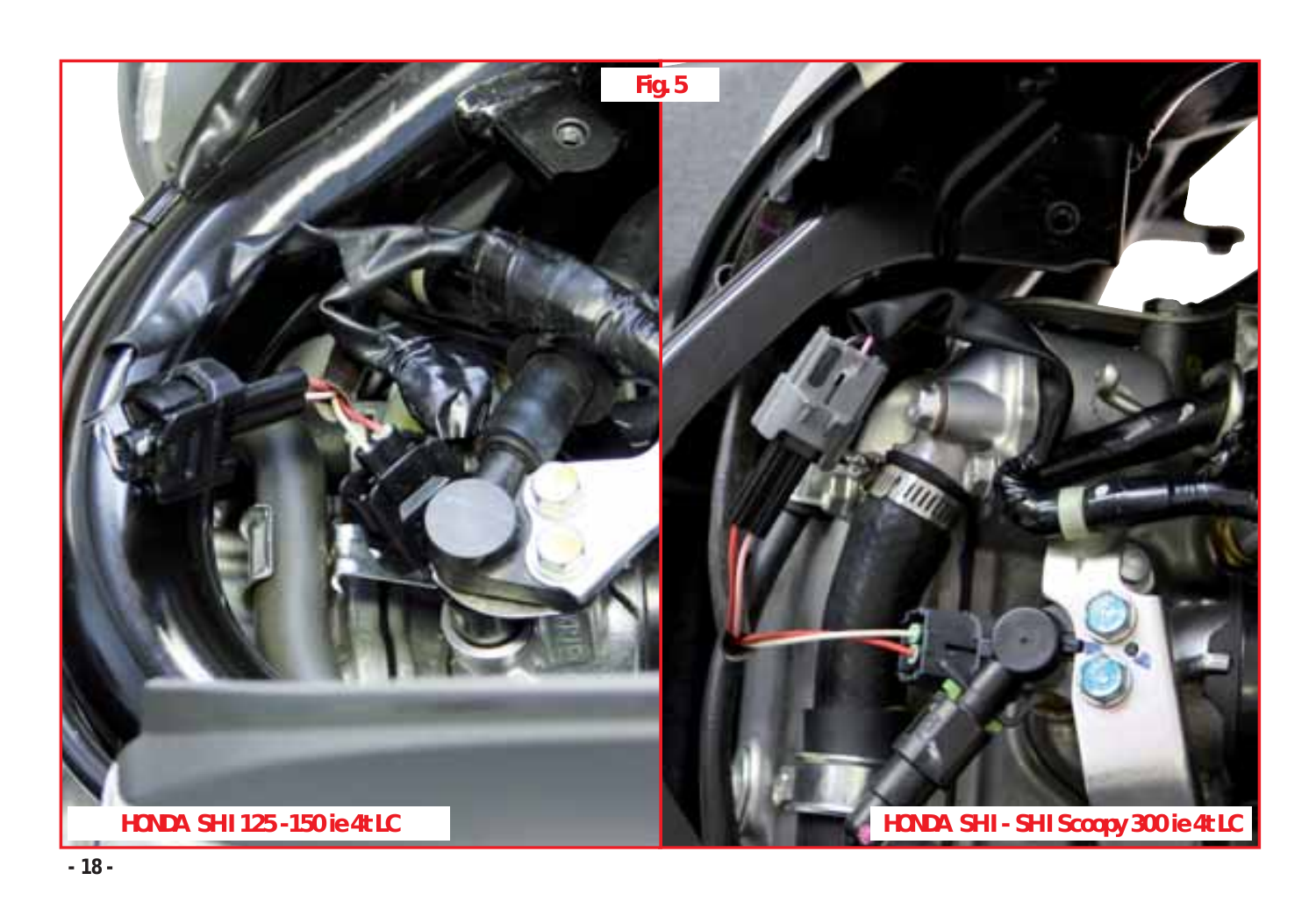